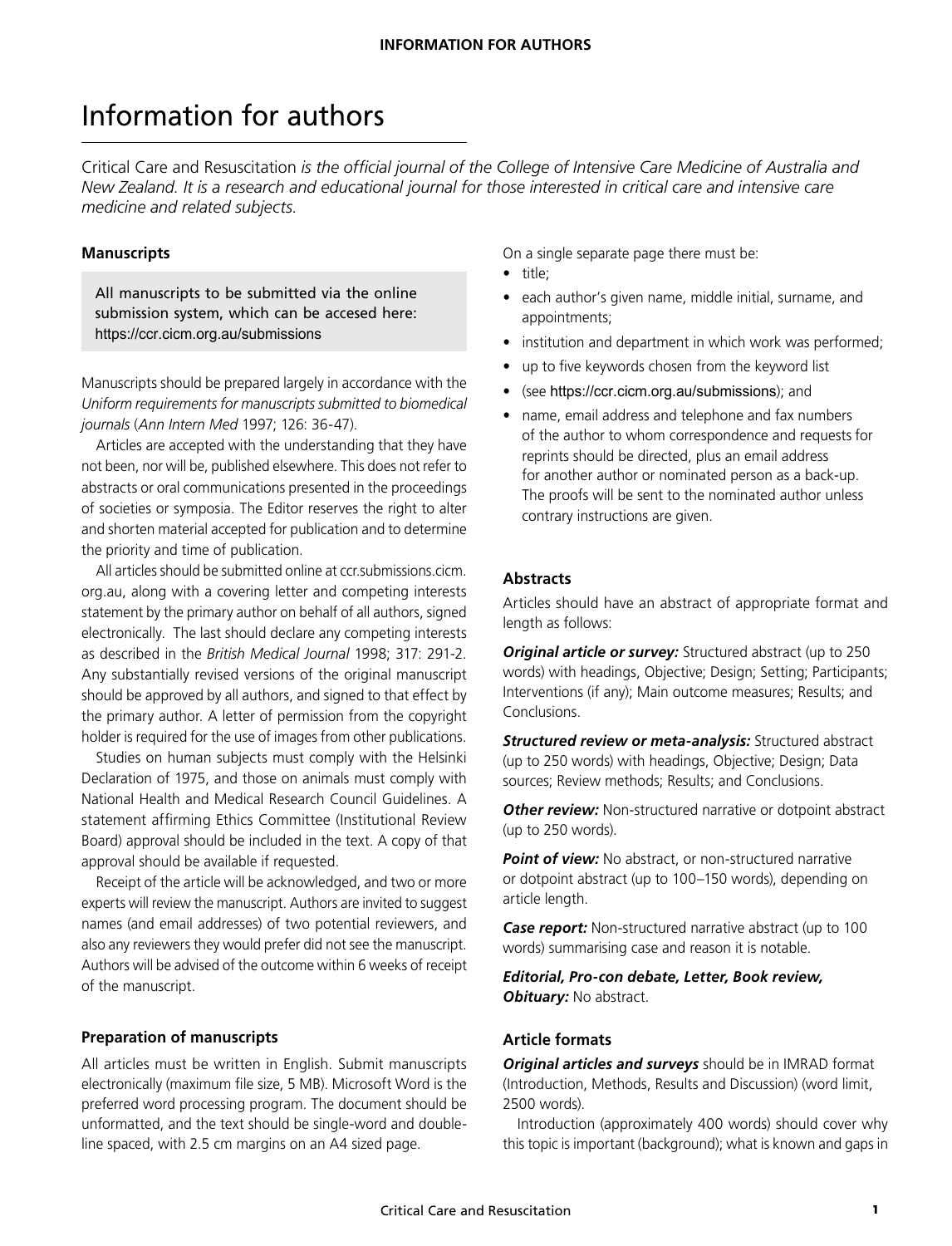knowledge (unanswered questions); how this study will fill the gap (question addressed or relevant to this study); and specific aim and hypothesis of this study.

Methods should be clear and reproducible, and include the start and end dates of the study; any equipment (including statistical software) should have manufacturer and city of manufacture in parentheses.

Results should be presented in the most meaningful way (text, table or fi gure). Results presented in tables and figures should not be repeated in the text (text should cite the table or figure and highlight only its most important features). Present results in the same order as the methods, and ensure all results have a method described.

Discussion should discuss only results already presented in the results section. It should include a statement of the principal fi ndings; how the findings fi t with previous knowledge and data, including any important differences in results; what new and relevant data the study provides; meaning and implications of the study, especially for clinicians and policymakers; strengths and weaknesses of the study; relevant unanswered questions and future research; and conclusion.

Case reports should have an introduction of less than 100 words followed by the case report and discussion. In general, they should not exceed 2500 words in length.

# **Style**

Use abbreviations sparingly and defi ne each at first mention. Give measurements in SI units (except blood pressure in mmHg; if blood gases are given in mmHg, then include kPa in parentheses). Supply reference ranges for measurements. Refer to drugs by their Australian approved generic, not proprietary, names.

## **References**

Number references consecutively in the order in which they are fi rst mentioned in the text. References in tables and figures should be numbered as if mentioned where the table or fi gure is first cited. Identify references in text, tables and legends by superscript Arabic numerals.

Use the form of references adopted by the Vancouver style. Abbreviate journal names as in *Index Medicus*. List all authors when four or fewer; when five or more, list only the fi rst three and add et al. For example:

#### Journal article:

Alten JA, Klugman D, Raymond TT, et al. Epidemiology and Outcomes of Cardiac Arrest in Pediatric Cardiac ICUs. Pediatr Crit Care Med 2017; 18: 935-43.

References to personal communications and unpublished observations should not be listed as references but should be noted in the text in parentheses: eg, "(personal communication)". Articles that have been accepted for publication but not yet published should be included in the references with the words "In press" included in place of volume and page numbers.

## **Tables**

Present all tables in double-spaced type on separate pages. Do not submit tables as images. Information in tables should not be duplicated in the text. Number tables consecutively and supply a brief title for each. Give each column a short or abbreviated heading. Place explanatory matter in footnotes, not in the heading. Explain in footnotes all non-standard abbreviations that are used in each table. Cite each table in the text in consecutive order.

Standard deviation (SD) is the accepted measure of variation in text and tables. Standard error of the mean (SEM) is acceptable in figures for the sake of graphical clarity, provided that the number of observations is clearly stated. Omit internal horizontal and vertical rules.

## **Figures and illustrations**

Figures and illustrations should be submitted in electronic format. Two versions of each image are required:

1. A print-quality (high resolution) image. An acceptable image must be at least 3.5 inches (8.75 cm) across when printed at 300 dots per inch (dpi). Computer screen resolution only requires 72 dots per inch (dpi), which is not suitable for print. If the image is small to begin with, it cannot be turned into a high resolution image: it is not effective to "blow up" an image using image editing software to increase the size.

Images should be submitted in their original file format. Preferred image file formats are EPS, TIFF, Adobe Illustrator or Adobe Photoshop. JPEG images may be acceptable but should be saved at their maximum size, as JPEG compression reduces image quality. ZIP compression is acceptable. Microsoft Excel format is acceptable for graphs; it is important to provide the data table from which the graph was generated.

2. A lower-quality image that can be viewed with standard software is also required for review purposes. For example, a copy of the image may be embedded in the Word document at the relevant position, or provided in TIFF format.

Figures should be drawn professionally or in a computer graphics program; freehand or typewritten lettering is unacceptable. Letters, numbers and symbols should be clear throughout, and of sufficient size that when reduced for publication each item will still be legible. Titles and detailed explanations belong in the legends for illustrations, not on the illustrations themselves. Figures depicting two dimensions of data should be presented with simple vertical and horizontal axes. Framing, shading, icons and fanciful typefaces are unacceptable.